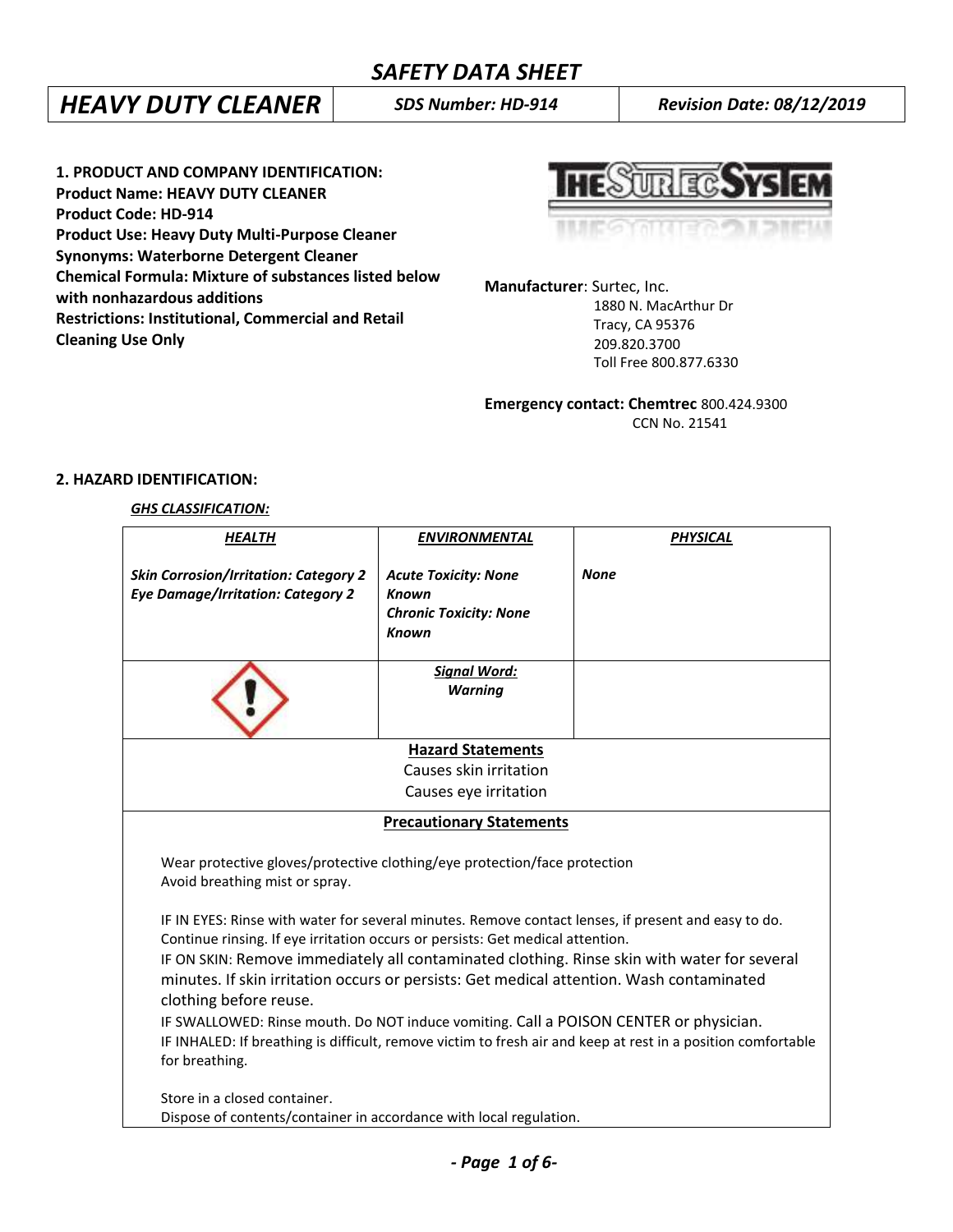# *HEAVY DUTY CLEANER SDS Number: HD-914 Revision Date: 08/12/2019*

## **3. COMPOSITION/INFORMATION ON INGREDIENTS:**

| <b>INGREDIENT</b>                                                 | CAS NO.    | <b>PERCENT</b> | <b>HAZARDOUS</b> |
|-------------------------------------------------------------------|------------|----------------|------------------|
| 2-AMINOETHANOL                                                    | 141-43-5   | $2 - 3%$       | YES              |
| ALCOHOLS, C9-11, ETHOXYLATED                                      | 68439-46-3 | $5 - 8%$       | YES              |
| SODIUM TRIPOLYPHOSPHATE                                           | 7758-29-4  | $3 - 4%$       | YES              |
| SODIUM METASILICATE                                               | 6834-92-0  | $0.5 - 1\%$    | YES              |
| Exact Percentages are being withheld as trade secret information. |            |                |                  |

## **4. FIRST-AID MEASURES:**

*Eye Contact:* Rinse with water for several minutes. Remove contact lenses, if present and easy to do. Continue rinsing. If eye irritation occurs or persists: get medical attention.

*Skin Contact:* Remove immediately all contaminated clothing Rinse with water for several minutes. If skin irritation occurs or persists: get medical attention. Wash contaminated clothing before reuse.  *Inhalation:* If breathing is difficult, remove victim to fresh air and keep at rest in a position comfortable for breathing. *Ingestion:* Rinse mouth. Do NOT induce vomiting. Call a POISON CENTER or physician.

## **5. FIRE-FIGHTING MEASURES:**

*Fire Extinguishing media:* Use water spray dry chemical, carbon dioxide or regular foam. Move containers away from fire area if can be done without risk.

## *Hazards during fire-fighting:*

Containers may rupture when exposed to extreme heat.

## *Protective equipment for fire-fighting:*

Wear NFPA-approved self-contained breathing apparatus, helmet, hood, boots and gloves.

## **6. ACCIDENTAL RELEASE MEASURES:**

## *Personal precautions:*

Use recommended personal protective clothing and equipment. To prevent slipping, do not walk through spilled material.

## *Environmental precautions:*

Follow all Federal, State and Local regulations when storing and disposing of substances. Do not allow material to run off of work area, and material should be absorbed, collected and disposed of in accordance with regulations. Keep product from entering storm drains. Consult local and federal guidelines for proper disposal of these materials. *Cleanup:*

*- For small amounts of released material:* Mop or vacuum up then transfer to suitable container for disposal. - *For large amounts of released material:* Dike around spilled material to contain. Spilled material may be mopped or vacuumed up, then transferred to plastic containers for disposal.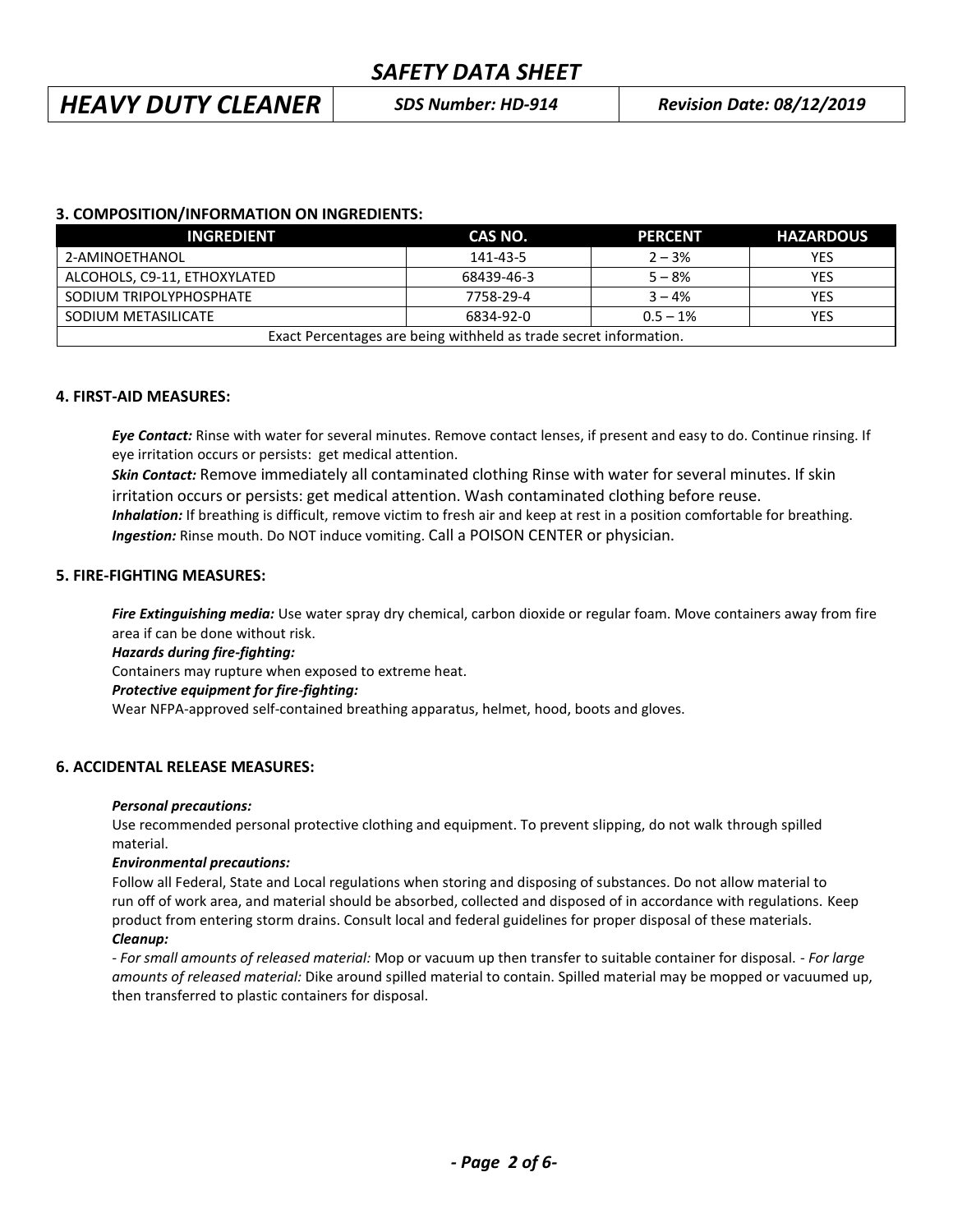## **7. HANDLING and STORAGE:**

#### *Handling:*

**General advice -** No specific measures are necessary provided product and recommended protective clothing/equipment are used correctly. Do not mix with other chemicals. This is a commercial product, not intended for home use. Keep out of reach of children.

#### *Storage:*

**General advice -** Protect against physical damage. Store in tightly closed containers in a cool, well ventilated area. Do not allow product to freeze.

## *Shelf Life:*

12 months

#### **8. EXPOSURE CONTROLS and PERSONAL PROTECTION:**

#### *Advice on system design:*

Provide local exhaust ventilation to control vapors for published exposure limits.

#### *Personal protective equipment (HMIS rating 'B'):*

**Eye protection**: Wear safety glasses with side shields or safety goggles to prevent exposure or full face shield if splash hazard exists.

**Skin protection**: Chemical-resistant gloves. Wear appropriate protective clothing to prevent possible skin contact. **Respiratory protection**: Not normally required. Avoid breathing mists or spray. Use proper NIOSH-OSHA respirator if ventilation is inadequate.

**General safety and hygiene measures**: Exercise stringent hygiene practices to minimize exposure. If contact occurs, wash any body part with soap and water immediately. Wash hands after use, and before eating, drinking or smoking.

#### *Other protective measures:*

Nearby running water on the job site is necessary, should an accident occur.

#### *Exposure Guidelines:*

| <b>ACGIH TLV:</b> | 3 ppm (141-43-5), |
|-------------------|-------------------|
| STEL:             | 6 ppm (141-43-5)  |
| <b>OSHA PEL:</b>  | 3 ppm (141-43-5)  |

## **9. PHYSICAL and CHEMICAL PROPERTIES:**

| Appearance:                 | Clear Green Liquid                                       | Flash Point:                            | None                     |
|-----------------------------|----------------------------------------------------------|-----------------------------------------|--------------------------|
| Odor:                       | Mild Detergent                                           | <b>Upper/Lower Flammability Limits:</b> | No information available |
| pH value:                   | 12.2+/- 0.2 (Concentrate)                                | Relative Density (water):               | 1.03                     |
|                             | 10.4 +/- 0.2 (Use dilution                               | Auto-Ignition Temperature:              | No information available |
| 1:64)                       | Decomposition temperature:                               | No information available                |                          |
| Specific gravity:           | $1.03$ (H <sub>2O</sub> = 1)                             | <b>Partition Coefficient</b>            | No information available |
| Solidification temperature: | No information available                                 | Odor Threshold                          | No information available |
| Freezing/Melting point:     | 32 °F (0 $^{\circ}$ C)                                   | Viscosity:                              | $< 10$ cps.              |
| Boiling point:              | 212°F (100 °C)                                           | <b>Partition Coefficient</b>            | No information available |
| Vapor density:              | No information available                                 | Solubility in water:                    | 100%                     |
| Vapor pressure:             | No information available                                 |                                         |                          |
| <b>Evaporation Rate:</b>    | No information available                                 |                                         |                          |
| <b>Regulatory VOC:</b>      | 2.1 % by weight (concentrate)                            |                                         |                          |
|                             | <0.1 % by weight (at routine use concentration $-1:64$ ) |                                         |                          |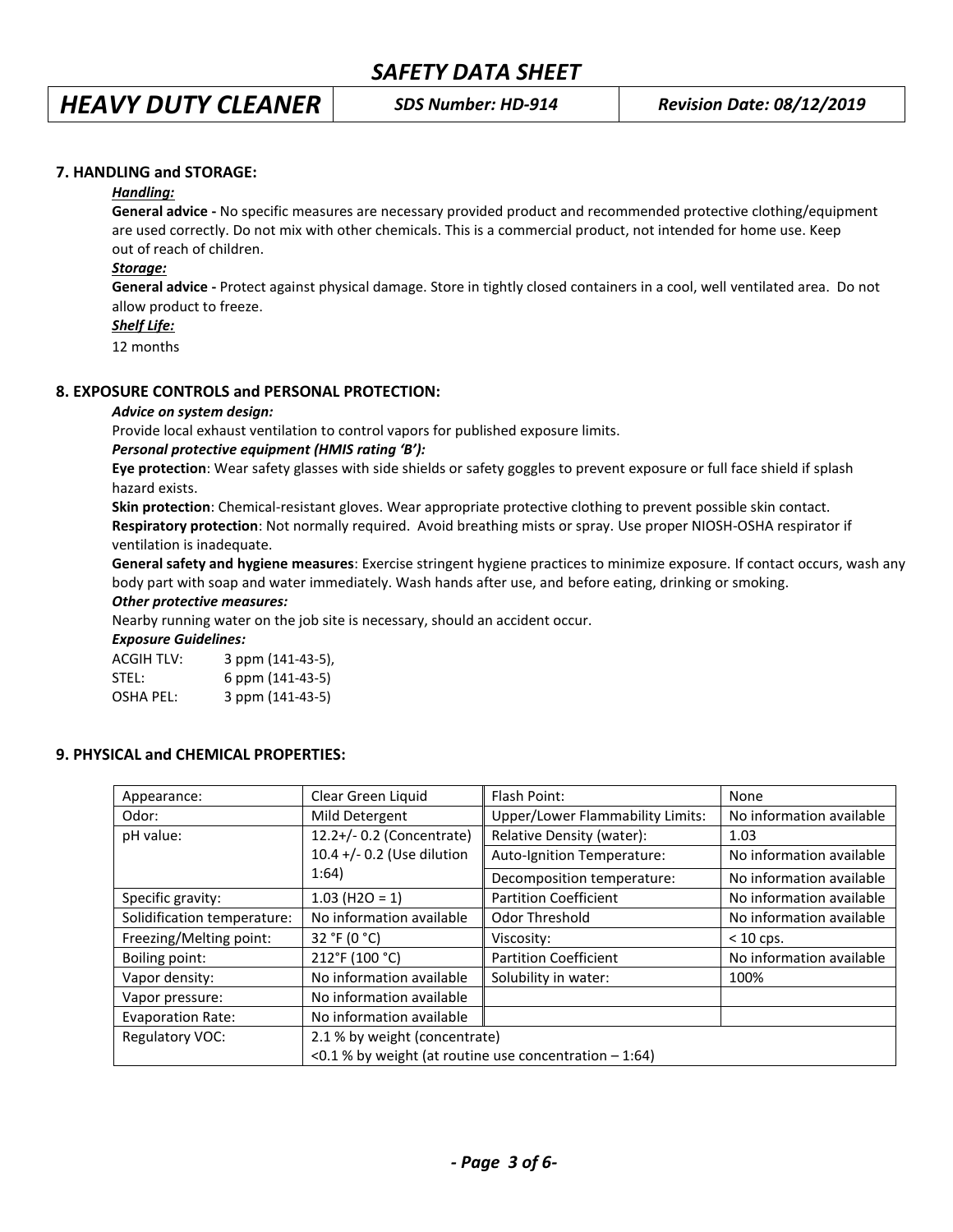# *HEAVY DUTY CLEANER SDS Number: HD-914 Revision Date: 08/12/2019*

#### **10. STABILITY and REACTIVITY:**

*Conditions to avoid:* Freezing. Excessive heat or flame. *Substances to avoid:* Strong oxidizing agents, acids and bases. *Hazardous reactions:* Product is chemically stable under normal conditions of use and storage. **Decomposition or By-products:** In fire conditions: carbon monoxide (CO), carbon dioxide (CO<sub>2</sub>).

#### **11. TOXICOLOGY INFORMATION:**

*Acute Toxicity (Symptoms):*

**Oral:** Ingestion may cause nausea, vomiting, and diarrhea. **Eye irritation:** Irritation, redness and tearing. **Skin irritation:** Irritation and redness. **Inhalation:** Irritation to the respiratory tract, headache and dizziness. **Sensitization:** Skin: N/A. Respiratory: N/A

#### *Chronic Toxicity:*

**Other information:** No carcinogenic substances as defined by IARC, NTP and/or OSHA.

#### **12. ECOLOGICAL INFORMATION:**

*Biodegradation:* Test method: Unspecified Analysis method: Unspecified Degree of elimination: Not Established

#### *Environmental toxicity:*

Acute and prolonged toxicity to fish: Not Established Toxicity to microorganisms: Not Established Other ecotoxicological advice: Not Established

#### **13. DISPOSAL CONSIDERATIONS:**

*Waste disposal of substance:* Dispose of in accordance with all Federal, State and Local regulations when storing and disposing of substances. It is the waste generator's responsibility to determine if a particular waste is hazardous under RCRA (EPA regulations for hazardous waste).

*Container disposal:* Dispose of in a licensed facility in accordance with local regulations.

*RCRA:*

Unspecified.

#### **14. TRANSPORTATION INFORMATION:**

**DOT:**

**Proper Shipping Name:** COMPOUND CLEANING LIQUID (NON-HAZARDOUS)

*- Page 4 of 6-*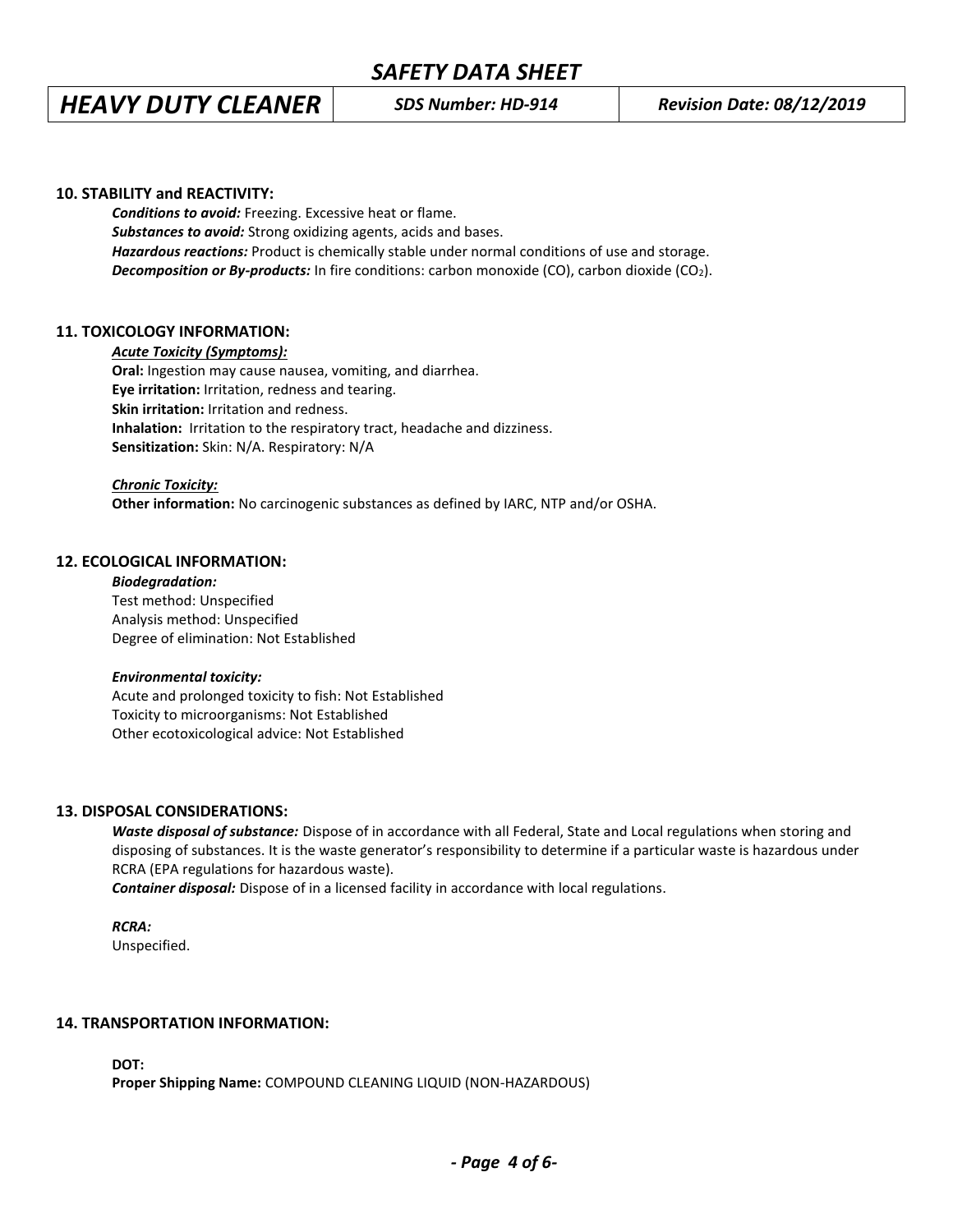*HEAVY DUTY CLEANER SDS Number: HD-914 Revision Date: 08/12/2019*

#### **15. REGULATORY INFORMATION:**

*Federal Regulations:*

**Registration status:**

**SARA TITLE III, SECTION 313:**

TSCA, US: TSCA, US: All components are listed or exempt. **SARA hazard category (EPCRA 311/312):** Acute health hazard

CAS Number: Chemical Name:

None

## *State Regulations:*

Chemicals known to the State of California to cause cancer, birth defects or other reproductive harm CAS Number: Chemical Name: None

#### *CA Cleaning Product Right To Know Act of 2017: Ingredient Disclosure*

| <b>INGREDIENT</b>                       | <b>CAS NUMBER</b> | <b>FUNCTION</b>           |
|-----------------------------------------|-------------------|---------------------------|
| <b>WATER</b>                            | 7732-18-5         | <b>DILUENT</b>            |
| ALCOHOLS, C9-11, ETHOXYLATED            | 68439-46-3        | DETERGENT                 |
| SODIUM TRIPOLYPHOSPHATE                 | 7758-29-4         | <b>ALKALINE BUILDER</b>   |
| 2-AMINOETHANOL                          | 141-43-5          | <b>ALKALINE BUILDER</b>   |
| PHOSPHATE ESTER OF ETHOXYLATED ALCOHOLS | 68130-47-2        | <b>DETERGENT</b>          |
| SODIUM METASILICATE                     | 6834-92-0         | <b>ALKALINE BUILDER</b>   |
| PHOSPHORIC ACID                         | 7664-38-2         | NONFUNCTIONAL CONSTITUENT |
| <b>ACID GREEN 25</b>                    | 4403-90-1         | <b>COLORANT</b>           |
| <b>ACID YELLOW 11</b>                   | 6359-82-6         | <b>COLORANT</b>           |
| ACID YELLOW 23                          | 1934-21-0         | COLORANT                  |

## **16. OTHER INFORMATION:**

| <b>NFPA Rating:</b> |                                                                                         |                    |                      |
|---------------------|-----------------------------------------------------------------------------------------|--------------------|----------------------|
| Health: 1           | Fire: 0                                                                                 | Reactivity: 0      | Special Hazard: none |
| HMIS III Rating:    |                                                                                         |                    |                      |
| Health: 1           | Flammability: 0                                                                         | Physical Hazard: 0 |                      |
|                     | Personal Protection: B (safety glasses with side shields and chemical-resistant gloves) |                    |                      |

Both NFPA and HMIS III rating systems use a numbering scale that ranges from 0 to 4 to indicate the degree of hazard. A value of zero means the *substance possesses no hazard while a value of four indicates high hazard.*



*Prepared by:* Surtec, Inc., 08/12/19 **Revision No.**: Original